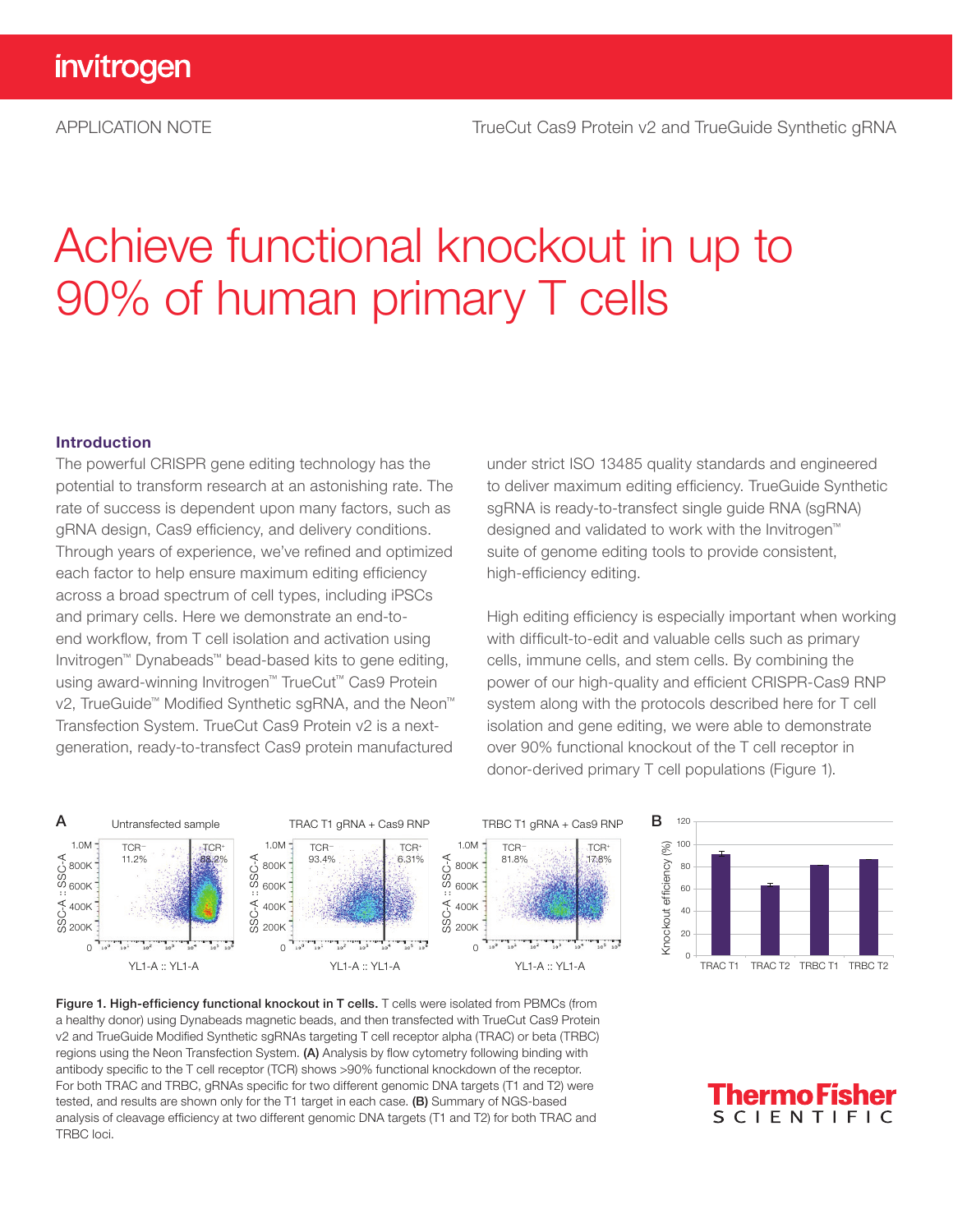## **Workflow**

The workflow for high-efficiency gene editing in primary T cells is shown in Figure 2.

#### T cell receptor–specific gRNA design

In humans, the T cell receptor (TCR) is composed of an alpha ( $α$ ) chain and a beta ( $β$ ) chain encoded by the *TRA* and *TRB* genes, respectively. For the TCR knockout application data described here, we chose two targets within the TCR alpha or beta constant regions (TRAC or TRBC) that have been described in previous publications [1]. The TRAC- or TRBC-specific target sequences are also listed in Table 1. The TrueGuide Modified Synthetic sgRNAs were ordered through thermofisher.com/trueguide.

### TrueGuide Modified Synthetic sgRNA working stock

TrueGuide Modified Synthetic sgRNAs are shipped as dried-down RNA oligos. Working solutions of gRNA need to be made before delivery into cells. For a detailed protocol, please refer to the TrueGuide Synthetic gRNA

user guide at thermofisher.com/trueguide. The TrueGuide Modified Synthetic sgRNAs were resuspended in 1X Invitrogen™ TE buffer, pH 8.0 (Cat. No. AM9849), to obtain a 100 µM stock, and were placed at –20°C for long-term storage. On the day of transfection, an aliquot of the resuspended stock was then further diluted to a final concentration of 20 µM with 1X TE buffer, pH 8.0.

#### Isolation of T cells

T cells were isolated from peripheral blood mononuclear cells (PBMCs) derived from a healthy donor, using the Invitrogen™ Dynabeads™ Untouched™ Human T Cells Kit (Cat. No. 11344D). Please refer to the Dynabeads Untouched Human T Cells Kit user manual for a detailed protocol, including PBMC media preparation and T cell isolation [2]. Note: Gibco™ OpTmizer™ CTS™ T Cell Expansion Basal Medium requires supplementation with OpTmizer™ CTS™ T Cell Expansion Supplement and Gibco™ GlutaMAX™ Supplement. Please refer to the manual for additional details [3].



#### Table 1. gRNA target sequences and primers for next-generation sequencing (NGS) assay.

| <b>Target name</b> | <b>Target sequence</b>      | <b>NGS forward primer</b>    | <b>NGS reverse primer</b>    |
|--------------------|-----------------------------|------------------------------|------------------------------|
| TRAC T1            | AGAGTCTCTCAGCTGGTACA        | GTGACTTGCCAGCCCCAC           | GTTGCTCCAGGCCACAGC           |
| TRAC T2            | TGTGCTAGACATGAGGTCTA        | <b>CCTGATCCTCTTGTCCCACAG</b> | <b>CTGCGAAGGCACCAAAGCTG</b>  |
| TRBC T1            | <b>GCAGTATCTGGAGTCATTGA</b> | GCCACACTGGTGTGCCTG           | <b>CGATCTGGGTGACAGGTTTG</b>  |
| TRBC T2            | GGAGAATGACGAGTGGACCC        | GTCAGCACAGACCCGCAG           | <b>CTAGTCTTGTCCGCTACCTGG</b> |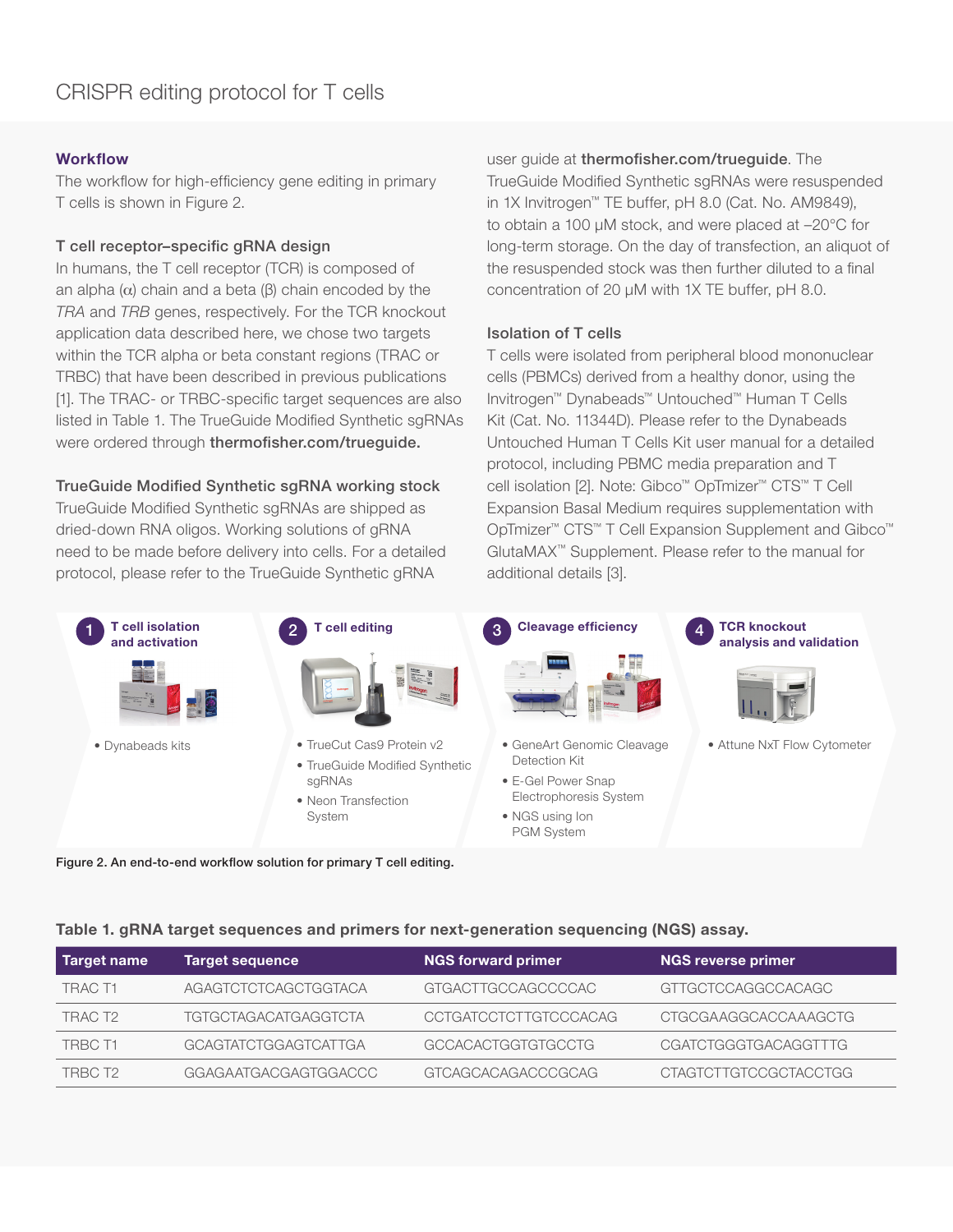Prepare a PBMC suspension according to the "General Guidelines" in reference 2. Resuspend the cells at 1 x 10<sup>8</sup> cells/mL in Isolation Buffer. The PBMC suspension can be cryopreserved and stored in a liquid nitrogen tank if not proceeding to the isolation procedure. This isolation procedure is for 5 x 10<sup>7</sup> PBMCs.

- 1. Transfer 500 μL (5 x 107) of PBMCs in Isolation Buffer to a sterile tube.
- 2. Add 100 μL of 25% human serum albumin (HSA).
- 3. Add 100 μL of Antibody Mix.
- 4. Mix well and incubate for 20 min at 2°C to 8°C with gentle tilting and rotation.
- 5. Wash the cells by adding 4 mL Isolation Buffer. Mix well by tilting the tube several times, and centrifuge at 250 x *g* for 11 min (or 1,100 rpm for 10 min) at ambient temperature (20°C). Discard the supernatant.
- 6. Resuspend the cells in 500 μL Isolation Buffer.
- 7. Add 500 μL prewashed Dynabeads magnetic beads.
- 8. Incubate for 15 min at 18°C to 25°C with gentle tilting and rotation.
- 9. Add 4 mL Isolation Buffer. (Note: When working with lower cell volumes, never use less than 1 mL Isolation Buffer.)
- 10. Thoroughly mix the suspension of beads and cells by pipetting >10 times using a pipette with a narrow tip opening. Avoid foaming.
- 11. Place the tube in the Invitrogen™ DynaMag™ magnet for 3 min. Transfer the supernatant containing the untouched human T cells to a new, larger tube.
- 12. Add 4 mL Isolation Buffer to the tube containing the Dynabeads magnetic beads and resuspend the beadbound cells by pipetting as described in step 10.
- 13. Place the tube in the magnet for 3 min.
- 14. Combine the two supernatants that contain the T cells.

The purified T cells can be used directly for activation, or cryopreserved (500 µL per vial) and stored in a liquid nitrogen tank.

### Activation of T cells

Post-isolation T cells were activated with Invitrogen<sup>™</sup> Dynabeads™ Human T-Expander CD3/CD28 (Cat. No. 11141D) for 72 hours. Please refer to the Dynabeads Human T-Expander CD3/CD28 user manual for a detailed protocol [4].

- 1. Thaw previously purified T cells and slowly add the cells to Incomplete Medium (15–20 million cells per 5 mL medium).
- 2. Count cells and spin down the cells at 1,500 rpm for 5 min at room temperature (RT). Resuspend the cells in Complete Medium to a final concentration of 1 x 106 cells/mL.
- 3. Add washed Dynabeads Human T-Expander CD3/ CD28 at a 3:1 ratio of beads to CD3+ T cells. Note: The ratio of beads to CD3+ T cells can be dropped to as low as 1:1 when the starting T cell pool is more prone to activation-induced cell death or when short-term activation is desired.
- 4. Plate  $5 \times 10^6$  CD3<sup>+</sup> cells in a total volume of  $5$  mL in a T-25 flask. Place in a humidified incubator at 37°C and 5%  $\mathrm{CO}_2^{\phantom{\dag}}$  for 3 days.
- 5. At the end of culture (after 72 hours, and the day of electroporation using the Neon Transfection System [5]), count the cells, remove the beads with a magnet, and proceed to electroporation.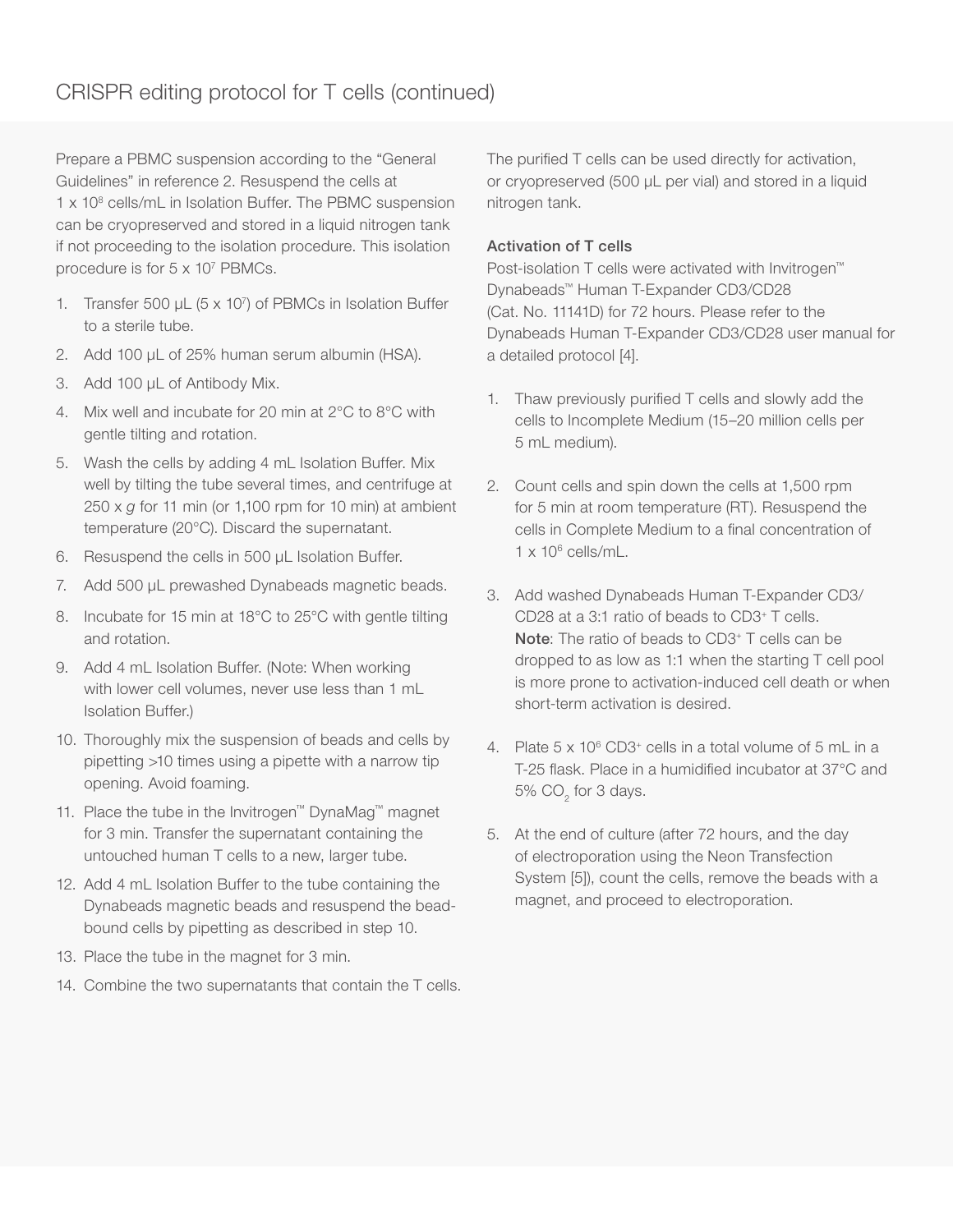# Transfection of Cas9 RNP in T cells

To maximize transfection and editing efficiency in T cells, we recommend using the Neon Transfection System. In this work, 250 ng (7.5 pmol) of TrueGuide Modified Synthetic sgRNA and 1,250 ng of TrueCut Cas9 Protein v2 were delivered into activated T cells in 24-well format using the Invitrogen™ Neon™ Transfection System 10 µL Kit with Resuspension Buffer R and protocol 24 (1,600 V, 10 ms, 3 pulses). Transfected cells were then incubated at 37°C in a humidified CO<sub>2</sub> incubator for 48 hours. For a detailed Cas9–gRNA delivery protocol using the Neon Transfection System, please refer to the TrueGuide Synthetic gRNA or TrueCut Cas9 Protein v2 user manual [6,7].

- 1. On the day of transfection using the Neon Transfection System, add 1,000 μL of Gibco<sup>™</sup> OpTmizer<sup>™</sup> CTS™ T Cell Expansion SFM into each well of a 24-well plate and place it in the 37°C incubator to prewarm.
- 2. Prepare the Cas9 RNP complex in Resuspension Buffer R as follows, and always include extra volume to avoid pipetting errors and creating bubbles:
	- a. Mix the TrueCut Cas9 Protein v2, TrueGuide Modified Synthetic sgRNA, and Resuspension Buffer R in an RNase-free microcentrifuge tube according to the following table. Mix well.

Important: Maintain the molar ratio of Cas9 protein to sgRNA at 1:1.

| Reagent                                                                 | Quantity          |
|-------------------------------------------------------------------------|-------------------|
| TrueCut Cas9 Protein v2* 1,250 ng (7.5 pmol)                            |                   |
| <b>TrueGuide Synthetic</b><br>gRNA (crRNA:tracrRNA<br>duplex or sgRNA)* | 250 ng (7.5 pmol) |
| Resuspension Buffer R                                                   | $5.0 \mu L$       |

\* Use high-concentration Cas9 protein, and ensure that the total volume of the Cas9 RNP complex (Cas9 protein plus gRNA) does not exceed 1/10 of the total reaction volume (e.g., 1 μL of Cas9 protein plus gRNA in 10 μL total reaction volume).

- b. Incubate the mixture at room temperature for 5–20 min.
- 3. Collect T cells and determine cell density. Resuspend the cells in Resuspension Buffer R at a density of 4 x 107 cells/mL. To avoid pipetting errors and bubbles, we recommend preparing an extra amount of cells (1.5–2x more cells).
- 4. Pipette the cell suspension up and down to resuspend any cells that might have settled at the bottom of the tube. For each reaction, add 5 μL of the cell suspension to the Cas9–gRNA mixture in Resuspension Buffer R (from step 2).
- 5. Using the 10 μL Neon™ tip, aspirate the 10 μL of cells mixed with Cas9–gRNA complex in Resuspension Buffer R, then electroporate with optimization protocol 24 (1,600 V, 10 ms, 3 pulses). Important: Avoid creating bubbles that can hinder electroporation.

After electroporation, immediately transfer the contents of the Neon tip into one well of the 24-well culture plate containing 1,000 μL of prewarmed growth medium (from step 1). After all electroporated cells are transferred into their respective wells, incubate the plate at 37°C in a humidified  $CO<sub>2</sub>$  incubator for 48 hours.

# Validation of T cell receptor knockout

After 48 hours of incubation, a portion of the cells were stained with PE Anti–Human α/β TCR Antibody (BioLegend, Cat. No. 306708) for flow cytometry analysis. The Invitrogen™ Attune™ NxT Flow Cytometer was used with the following protocol to quantify TCR knockout efficiency by measuring the percentage of TCR-negative cells in the population.

- 1. For each transfected sample, add 200 µL of T cells to a 5 mL flow tube.
- 2. Add 5  $\mu$ L of PE Anti–Human  $\alpha$ / $\beta$  TCR Antibody to each tube.
- 3. Incubate the T cells with the antibody for 20 min at RT.
- 4. Wash the cells with PBS and centrifuge at 1,500 rpm for 5 min at RT. Resuspend cells in 500 µL PBS.
- 5. Run samples on the Attune NxT Flow Cytometer to quantify the percentage of TCR-negative cells.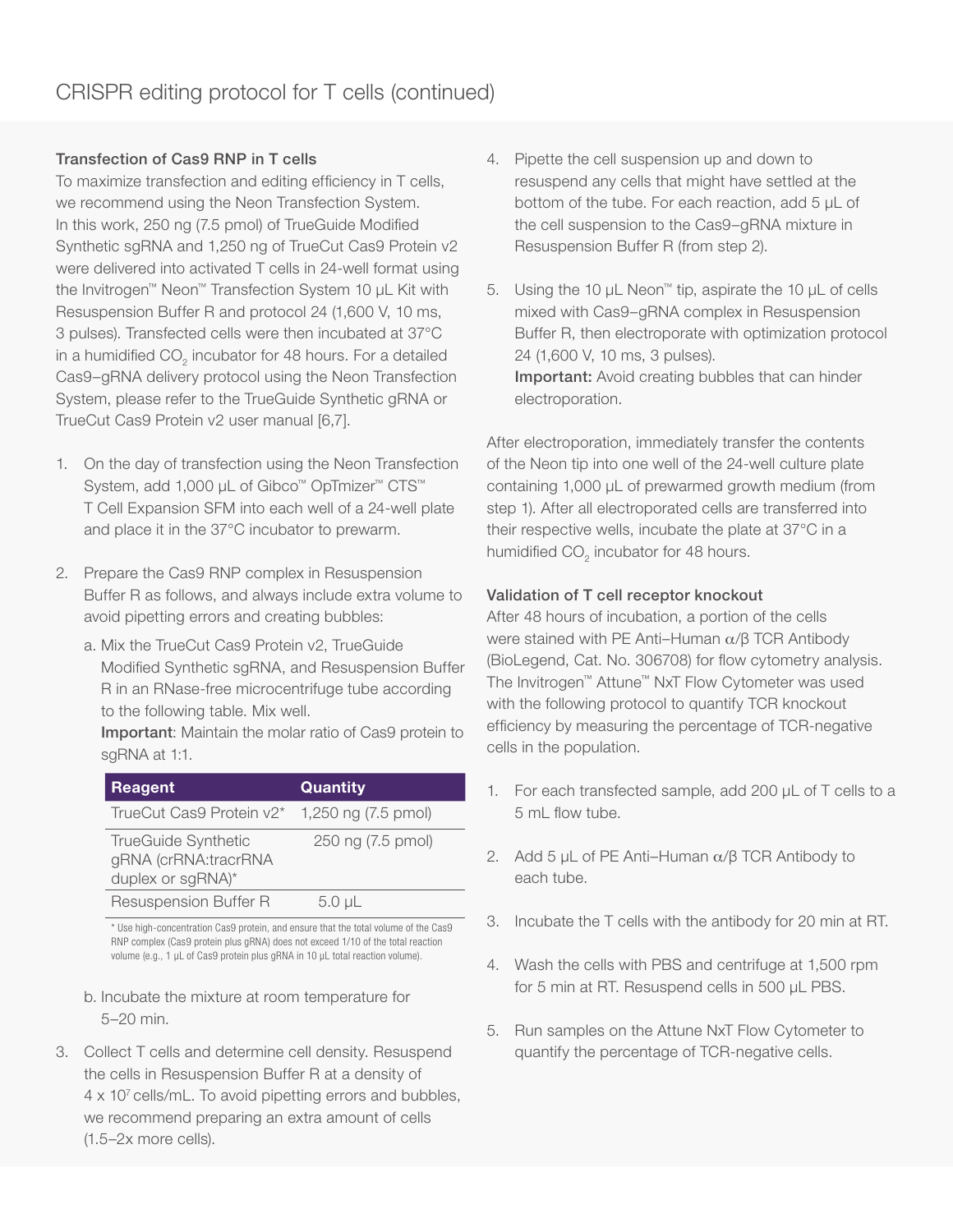Measurement of genome editing efficiency by NGS

The editing efficiencies at targeted loci in T cells were measured by NGS using the Ion PGM™ System. Primers for NGS are listed in Table 1.

For each sample, the remaining cells were collected into a 1.5 mL microcentrifuge tube. A total of 100 µL lysis buffer containing Proteinase K was added to each tube, and the mixture was pipetted up and down to resuspend the cells and transferred to a 0.2 mL PCR tube. Note: In this case we used lysis buffer from the Invitrogen™ GeneArt™ Genomic Cleavage Detection Kit and added Proteinase K as recommended.

The PCR tubes were then placed in a thermal cycler and the following program was run: 68°C for 15 min, 98°C for 10 min, 4°C hold. The samples were then prepared as an amplicon library for Ion Torrent™ NGS sequencing using the Ion Xpress™ Barcode Adapters 1-96 Kit (Cat. No. 4474517) combined with the Ion Xpress™ Plus Fragment Library Kit (Cat. No. 4471269) and Ion PGM™ Hi-Q™ Chef Kit (Cat. No. A25948). For a detailed protocol, please refer to the user manuals [8,9].

# **Results**

Using the protocols described here for TrueCut Cas9 Protein v2 and TrueGuide Modified Synthetic sgRNA, we were able to achieve over 90% knockout of the T cell receptor.

### Validation of T cell receptor knockout

CRISPR-Cas9 RNP targeting TRAC or TRBC cleaves DNA at the target site and makes double-stranded breaks. These breaks can then be repaired via nonhomologous end joining (NHEJ), which introduces small insertions or deletions (indels) at the cleavage site and knocks out TCR function. The PE Anti–Human α/β TCR Antibody reacts with a monomorphic determinant of the  $α$  and  $β$  subunits of the TCR. Therefore, following antibody staining and flow cytometry, cells expressing the TCR can be distinguished from those that do not express the TCR. Flow cytometric analysis showed that 92% of untransfected cells expressed the TCR (Figure 1A). For both TRAC- and TRBC-targeted samples, one out of the two gRNAs resulted in >90% TCR-negative cells. The TCR knockout efficiency data for all 4 targets were normalized and compared to the

untransfected samples (Figure 1B).

# Editing efficiency of CRISPR-Cas9 RNP for TCR gene knockout

The results from NGS assays indicated high editing efficiency using our CRISPR-Cas9 system in primary T cells. The indels mostly occurred proximal to the protospacer adjacent motif (PAM) sequence. The percentages of indels are summarized and shown in Figure 1B.

### **Conclusions**

In this work, we showed that our CRISPR-Cas9 RNP system comprising TrueCut Cas9 Protein v2 and TrueGuide Modified Synthetic sgRNA can be efficiently delivered into primary T cells using the Neon Transfection System, and resulted in high genomic DNA cleavage efficiency and functional knockout. In both the TRAC and TRBC regions, at least 1 out of the 2 target-specific gRNAs effected >90% functional knockout. The suite of reagents and protocols described here enables a streamlined, end-to-end solution for maximizing editing efficiency in primary T cells.